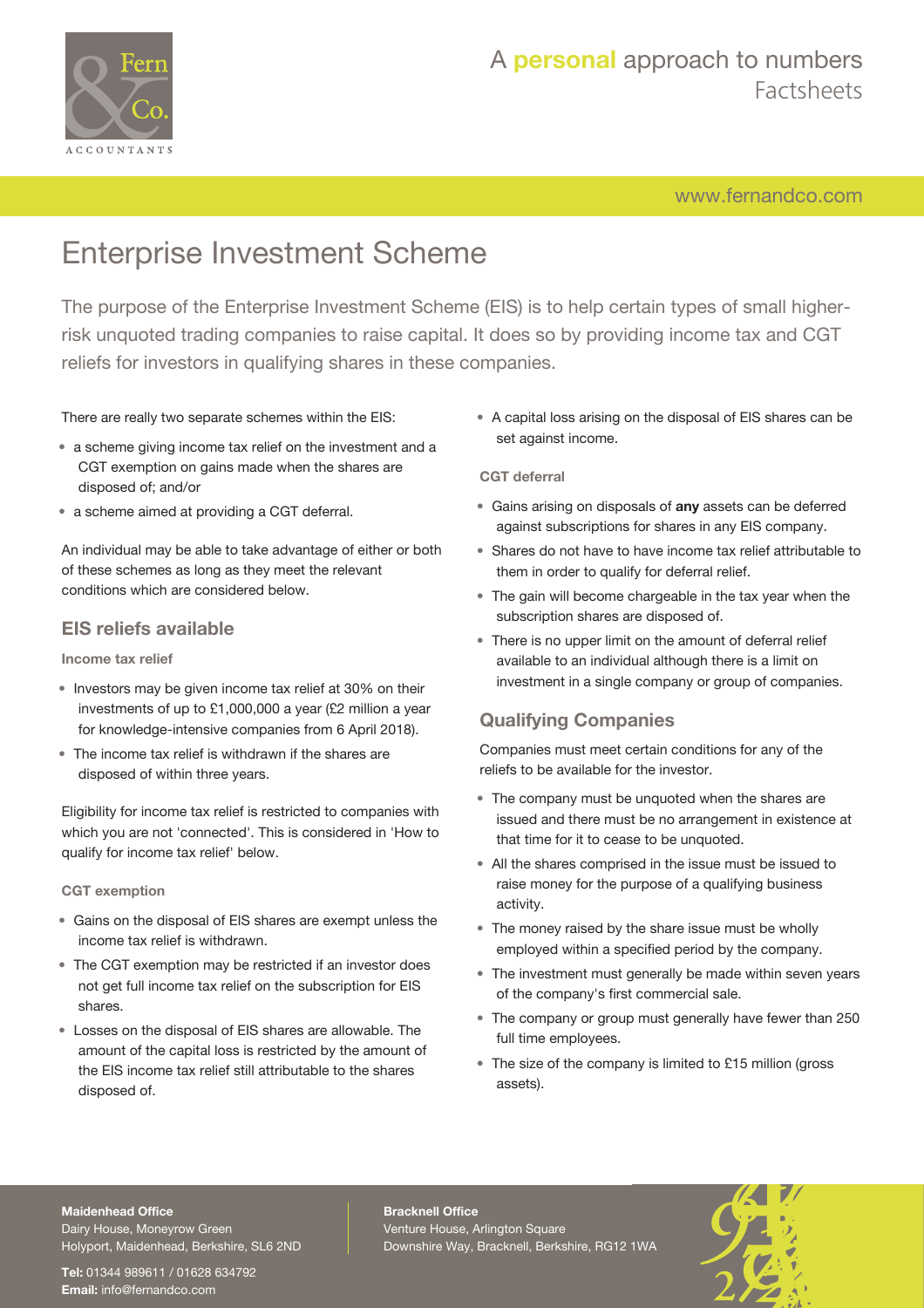

## A **personal** approach to numbers Factsheets

## [www.fernandco.com](http://www.fernandco.com)

- The amount of capital raised in any 12 month period is limited to £5 million (£10 million for knowledge-intensive companies from 6 April 2018)
- The company must not be regarded as an 'enterprise in difficulty' under EC guidance.
- The company need only have a permanent establishment in the UK rather than carrying on a qualifying trade wholly or mainly in the UK.

#### **Qualifying business activities**

A trade will not qualify if excluded activities amount to a substantial part of the trade. The main excluded activities are:

- dealing in land, in commodities or futures or in shares, securities or other financial instruments
- financial activities
- dealing in goods other than in an ordinary trade of retail or wholesale distribution
- leasing or letting assets on hire
- receiving royalties or licence fees, other than, in certain cases, such payments arising from film production, or from research and development
- providing legal or accountancy services
- property development
- farming or market gardening
- holding, managing, or occupying woodlands
- operating or managing hotels, guest houses or hostels
- operating or managing nursing homes or residential care homes
- ship building
- coal and steel production.

**Time period in which the money is invested**

The time limit for the employment of money invested is to two years from the issue of the shares or, if later, two years from the commencement of the qualifying activity.

**Changes to the rules for qualifying companies**

Over the years, governments make amendments to what are regarded as qualifying companies for EIS. The thrust of the changes is to ensure well-targeted support for investment into small and growing companies, with a particular focus on innovative companies. For example the conditions for knowledge-intensive companies vary from some of those mentioned above.

### **How to qualify for income tax relief**

Eligibility for income tax relief is restricted to companies with which you are not 'connected' at any time during a period beginning two years before the issue of the shares and ending three years after that date, or three years from the commencement of the trade if later.

You can be connected with a company in two broad ways:

- by virtue of the size of your stake in the company; or
- by virtue of a working relationship between you and the company.

In both cases the position of your 'associates' is also taken into account.

#### **Size of stake**

You will be connected with the company at any time when you control directly or indirectly possess, or are entitled to acquire, more than 30% of the ordinary share capital of the company.

#### **Working relationship**

You will be connected with the company if you have been an employee or a paid director of the company.

There is an exception to this rule if you become a paid director of the company after you were issued with the shares.

#### **Maidenhead Office**

Dairy House, Moneyrow Green Holyport, Maidenhead, Berkshire, SL6 2ND

**Tel:** 01344 989611 / 01628 634792 **Email:** [info@fernandco.com](mailto:info@fernandco.com)

**Bracknell Office** Venture House, Arlington Square Downshire Way, Bracknell, Berkshire, RG12 1WA